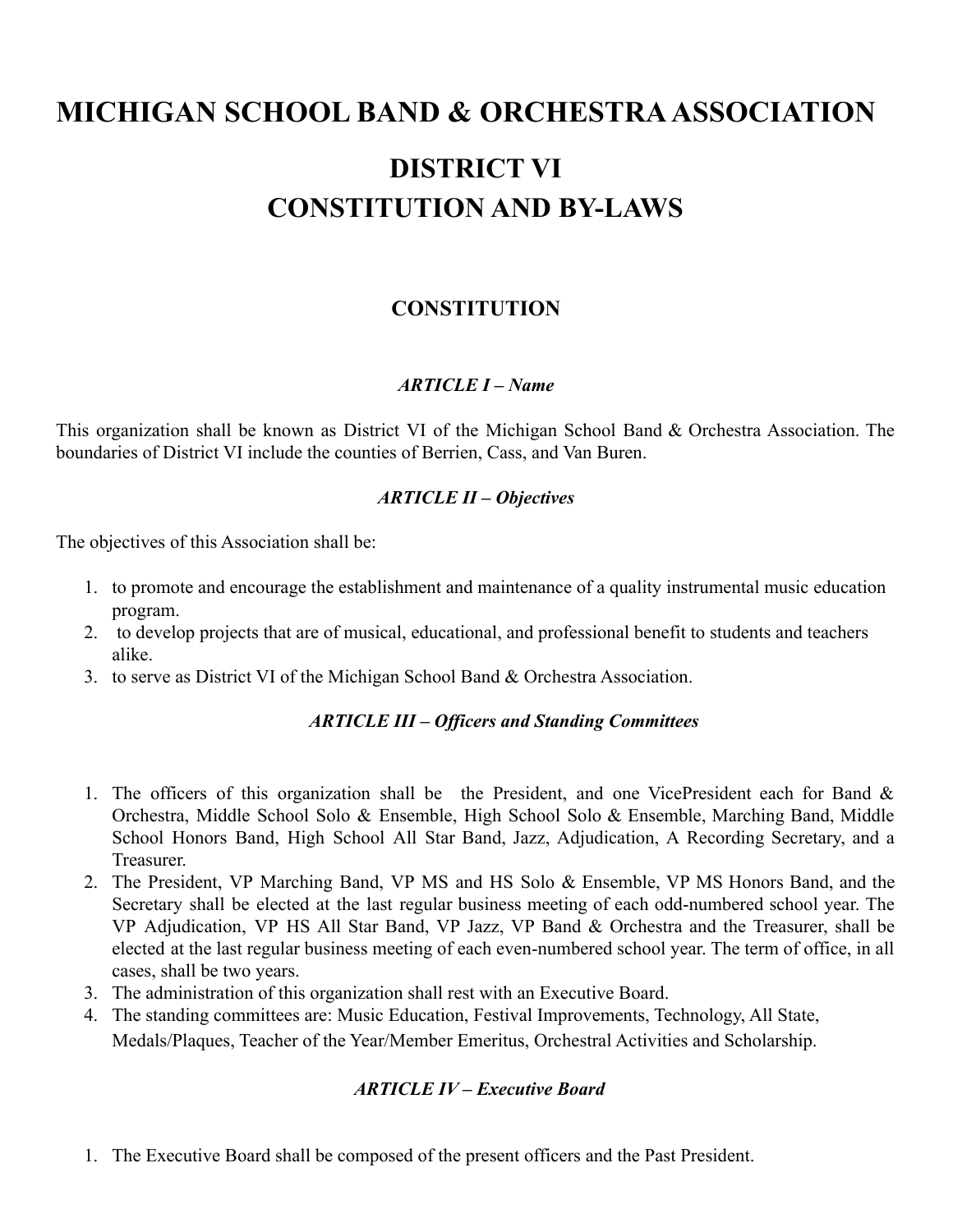- 2. The Executive Board shall aid, advise and expedite business that is pertinent to the organization and administration of music festivals, educational meetings, workshops and other activities not provided for by the Constitution and By-Laws.
- 3. It shall be the duty of the Executive Board to require the officers who handle association funds to furnish adequate bond, the same to be paid from the treasury of the association.

### *ARTICLE V – Amendments*

- 1. The constitution may be amended as follows:
	- a. the proposed amendment will be presented to the membership at a regular meeting called for District VI business;
	- b. the amendment shall be voted upon at the next regular meeting. A two-thirds "yes" vote by the members present is required for passage of the amendment.
- 2. Notice of a proposed amendment shall be given in writing with the call to the meeting.

# *ARTICLE VI – Meetings*

There shall be a minimum of three meetings annually. Special meetings may be called at the discretion of the President.

# *ARTICLE VII – Fiscal Year*

The fiscal year shall be defined as July 1 through June 30.

*UPDATES:*

9/9/2021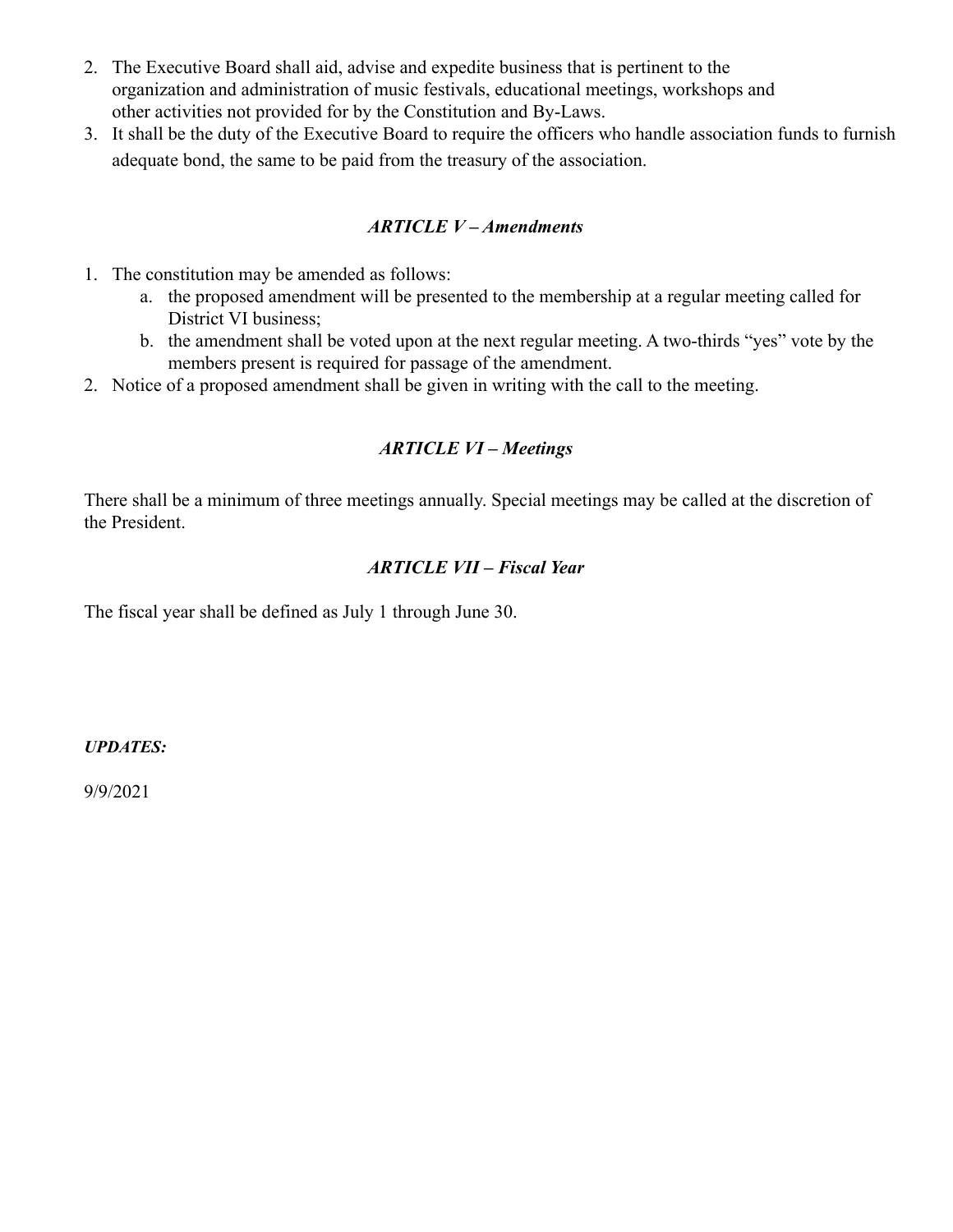# **BY-LAWS**

# *ARTICLE I: Membership*

- 1. Active Membership
	- a. Membership in this organization shall be recognized upon certification through the state organization of MSBOA and shall be subject to classification and limitations specified by the state constitution and by-laws.
- 2. Membership Responsibilities
	- a. It shall be the responsibility of each member to comply with all the rules and regulations. governing the actions and activities of this Association. Above all, membership in this Association requires integrity and honesty, as well as an understanding of the responsibilities inherent to the position.
	- b. Any member who wishes to resign shall forfeit all rights to the title, funds and property of the **Association**

# *Article II: Duties of the Officers*

- 1. Duties of the President
	- a. Preside at all meetings
	- b. Presides as Chairman of the Executive Board.
	- c. Appoint all committees
	- d. Serve as an ex-officio member of all committees.
	- e. Serve as District VI representative to the MSBOA and attend its meetings.
	- f. Call any necessary extra meetings of the Association.
	- g. Oversee the coordination of any and all Festivals and activities.
	- h. Inform the Secretary of necessary correspondence.
	- i. Oversee expenditures and so direct the Treasurer.
	- j. Assume all other duties required for the effective administration of the Association.
	- k. Be responsible for distribution of the District VI Constitution/By-Laws and yearly calendar prior to the fall meeting.
- 2. Duties of the Vice-President for Band and Orchestra.
	- a. Act as chairman of the B&O Festival Committee, with responsibilities as follows:
		- i. Solicit and explore facilities for festival sites.
		- ii. Be responsible for printing of rules and regulations and all other necessary forms.
		- iii. Be responsible for the scheduling of events.
		- iv. Email schedules of events out at least three weeks prior to Festival dates.
		- v. Prepare adjudicators with sheets for performances and sight-reading.
		- vi. Order sight-reading music and place in labeled envelopes for each classification.
		- vii. Be responsible for the total operation of the Festival.
		- viii. Provide for recording and posting of ratings on the day of the Festival.
		- ix. Coordinate responsibilities with the Host Chairman for the smooth operation of the Festival.
		- x. Assign Festival workers and communicate via email Festival work assignments
		- xi. Keep detailed attendance records of assigned Festival workers.
		- xii. Be responsible for administration of the Festival worker policy.
		- xiii. Report to the general membership regarding the participation of workers.
		- xiv. Preside as chairman of the association in the absence of the President.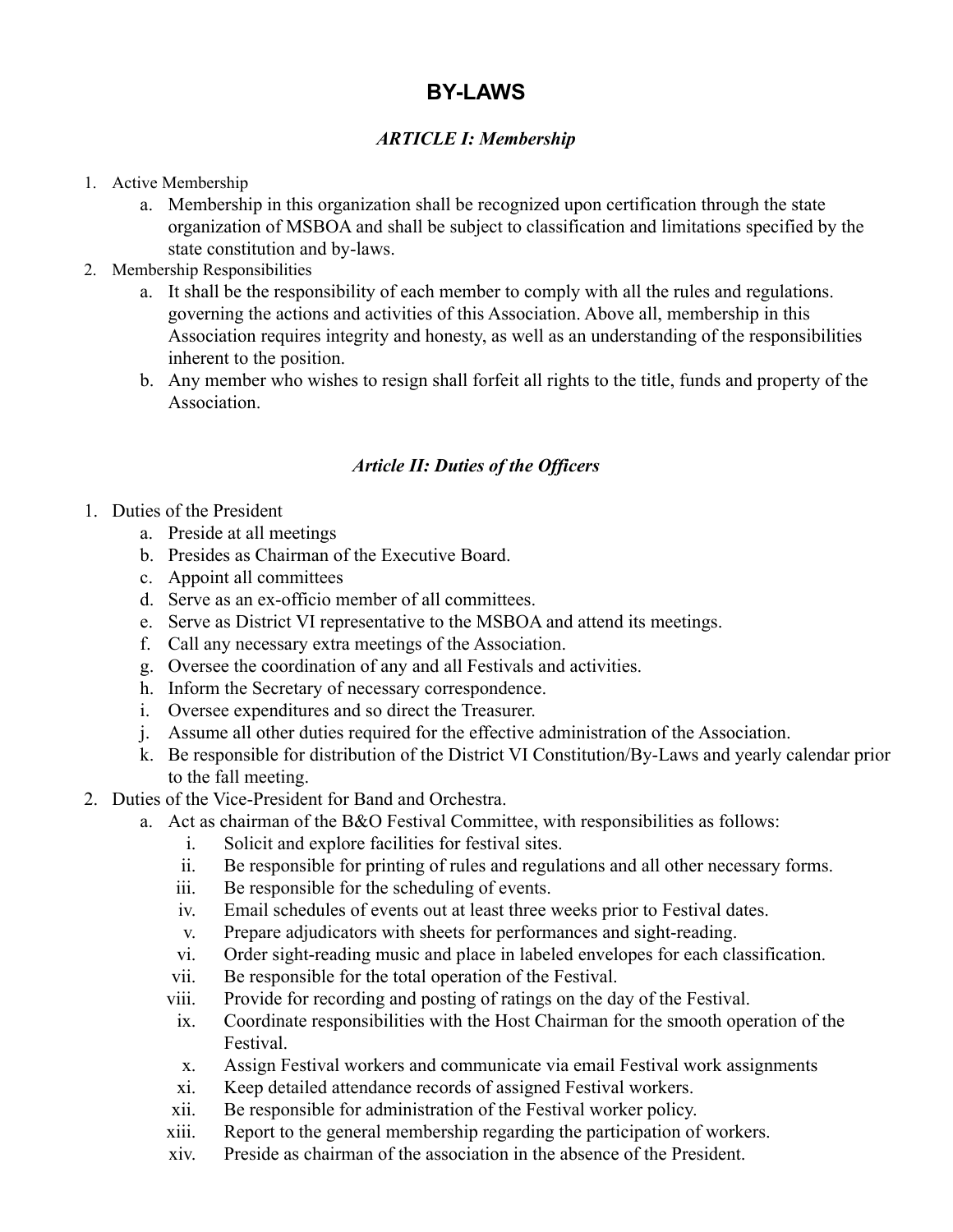- xv. Make necessary arrangements for housing for adjudicators.
- 3. Duties of the Vice-President for Middle School and High School Solo & Ensemble
	- a. Solicit and explore facilities for the Festival sites.
	- b. Be responsible for the printing of Rules and Regulations and all other necessary forms.
	- c. Notify the membership via email when schedules are posted online.
	- d. Properly fill out adjudication forms and place them in envelopes for the respective adjudicators.
	- e. Provide for recording and posting of ratings on the day of the Festival
	- f. Be responsible for the total operation of the Festival.
	- g. Coordinate with the Festival Host Chairman for the smooth operation of the Festival.
	- h. Make necessary arrangements for housing for adjudicators.
	- i. Coordinate with the Medals chair for day of medals.
	- j. Assign Festival workers and communicate via email Festival work assignments.
	- k. Keep detailed attendance records of assigned Festival workers.
	- l. Be responsible for the administration of the Festival worker policy.
	- m. Report to the general membership regarding the participation of workers.
	- n. The VP of High School Solo & Ensemble presides as Chairman of the Association in absence of the President and Vice-President for Band and Orchestra.
- 4. Duties of the Vice-President for Marching Band
	- a. Act as Chairman of the Marching Band Festival Committee, with the responsibilities as follows:
		- i. Solicit and explore facilities for Festival sites.
		- ii. Be responsible for the printing of Rules and Regulations and all other necessary forms.
		- iii. Create and Email schedule of events out at least three weeks prior to Festival dates.
		- iv. Make out adjudicator sheets.
		- v. Hire a recording company for video and adjudication for the day of the Festival.
		- vi. Provide the participating schools with ratings, via mail email after the Festival.
		- vii. Be responsible for the total operation of the Festival.
		- viii. Coordinate responsibilities with the Host Chairman for the smooth operation of the Festival.
- 5. Duties of the Vice-President for Adjudication
	- a. Be responsible for the hiring and assigning of all judges for the Festival.
	- b. In April of each year, meet with the President to consider the judges and hiring strategies for the next year before May 1st.
	- c. Receive the Judges Evaluation forms for all Festivals, and transmit all necessary records to the state.
	- d. Be responsible for correspondence regarding adjudicators with Festival V.P's.
	- e. Provide an adjudicator update at every district business meeting.
	- f. Will submit a report to the President providing information about the adjudication evaluations of the adjudicators who work in our district.
- 6. Duties of the Vice President for High School All-Star Band
	- a. Explore and solicit a site for All Star Band.
	- b. Hire a guest conductor
	- c. Coordinate between TOTY and guest conductor regarding repertoire.
	- d. Hire a person or firm to record the concert.
	- e. Print a program
	- f. Establish a procedure for, and a schedule for, auditions and rehearsals.
	- g. Provide meals for all participants during the event.
	- h. Arrange for housing for the conductor.
	- i. Secure appropriate music and distribute it to the students.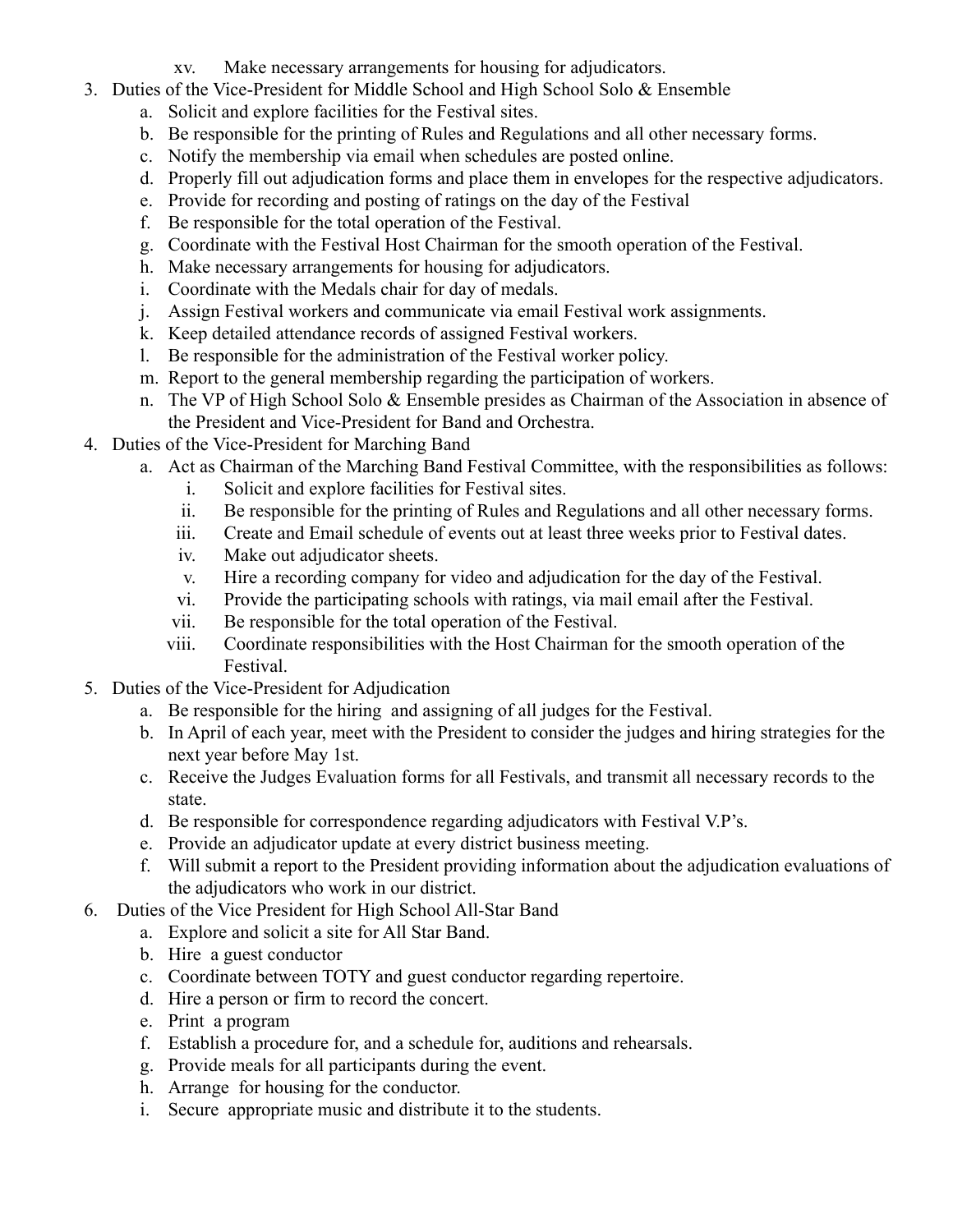- **7.** Duties of the Vice President for Middle School Honors Band
	- a. Solicit and secure a host site.
	- b. Solicit and secure two guest conductors.
	- c. Create and distribute registration packets.
	- d. Coordinate with the committee and assign/delegate tasks.
	- e. Solicit, secure, and distribute the concert music.
	- f. Secure all meals needed for participants during the event.
	- g. Coordinate the worker schedule.
	- h. Oversee the rehearsal and performance.
	- i. Send out all correspondence to schools.
	- j. Work with the Treasurer.
- 8. Duties of the Vice President for Jazz Festival
	- a. Solicit and explore facilities for Festival sites.
	- b. Secure the clinicians
	- c. Be responsible for the scheduling of events.
	- d. Email schedules of events out of at least three weeks prior to Festival dates.
	- e. Hire a recording company for video and adjudication for the Festival.
	- f. Be responsible for the total operation of the Festival.
	- g. Coordinate responsibilities with the Host Chairman for the smooth operation of the Festival.
- 9. Duties of the Secretary
	- a. It shall be the duty of the Secretary to keep a record of the proceedings of general meetings and meetings of the Executive Board.
	- b. The Secretary shall perform whatever correspondence relative to the Association that would be required.
	- c. Keep a record of attendance of members
	- d. Keep records, correspondence and all other items which relate to the history and activities of the Association.
	- e. Keep an accurate list of all members of District VI
	- f. Attend to the correspondence of the Association upon request of the President.
- 10. Duties of the Treasurer
	- a. Be the custodian of all monies received from whatever source.
	- b. Pay out money only upon receipt of a detailed confirmed expense voucher and appropriate receipts.
	- c. Keep full and accurate books of account, contains a record of all monies received and disbursed, which books shall be the property of the Association and open to inspection by the membership.
	- d. Prepare a report of the Association funds for each of the membership meetings.
	- e. Present the Treasurer's books for the purpose of compilation and review at the end of the fiscal year.
	- f. Secure bonding for the Association.

# *ARTICLE III – Duties of Standing Committees*

- 1. Music Education Committee representative
	- a. Is to attend the fall and winter Music Education Committee meetings and report back to the district membership.
- 2. Festival Improvements Committee representative
	- a. Is to attend the fall and winter FIC meetings and report back to the district.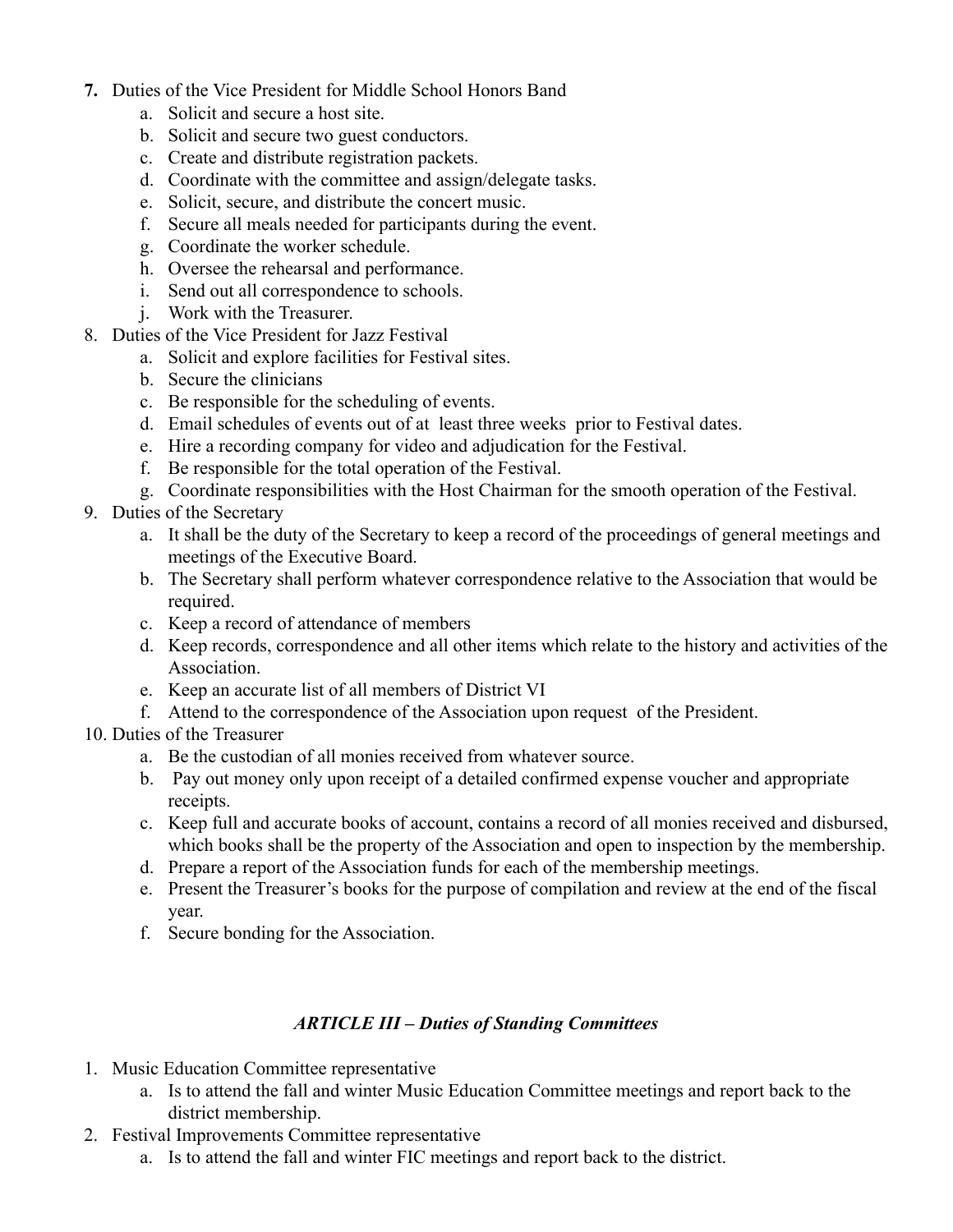- b. Take concerns from the district to the FIC Committee.
- 3. All-State Ensemble Chairperson
	- a. Solicit and secure a host site.
	- b. Schedule workers and adjust the schedule.
	- c. Communicate information to the membership.
	- d. Secure the recording devices.
	- e. Be responsible for returning audition material to the State Office.
- 4. Medals/Plaques Chairperson
	- a. Make sure medals are available on site for MS/HS Solo  $&$  Ensemble Festivals.
	- b. Report to S&E VP's medals used at each event.
	- c. Distribute forms for medals and/or plaques for Band and Orchestra Festival and Marching Band Festival.
	- d. Keep an adequate supply of medals on-hand.
	- e. Distribute medal/plaque orders.
- 5. Orchestral Activities Chairperson
	- a. Promote activities in the area of string music education.
	- b. Communicate to the district string activities.
	- c. Maintain Communication with the State Vice President of Orchestral Activities.
	- d. Promote and attend the Mid-Level String Clinic, Fall String Orchestra Reading Session, and Alternative Strings Day.
	- e. Create and maintain a database of potential orchestra clinicians in the district.
- 6. Computer/ Technology Chairperson
	- a. Attend the Technology Workshop in January or designate a representative.
	- b. Maintain district website.
	- c. Provide district with technology tips .
- 7. Teacher of the Year and Member Emeritus Chairperson
	- a. Gather the names of retired band and orchestra teachers from the district.
	- b. Complete and verify the paperwork needed for Emeritus Status.
	- c. Create a nominating form for teacher of the year.
	- d. Distribute ballot for teacher of the year voting at spring meeting.
	- e. Coordinate TOY conducting opportunity with MS and HS Honor Band Chairpersons.
	- f. Order plaques for the teacher of the year, both band and orchestra.
	- g. Present plaque at "home" event determined by the teacher of the year.
- 8. Scholarship Chairperson
	- a. Prepare all application materials.
	- b. Email application to the membership to distribute for qualified candidates.
	- c. Arrange a selection committee and meet to choose the most qualified candidate.
	- d. Complete an expense form and submit to the treasurer for completion of the check.
	- e. Present candidate with a certificate and monies awarded at an event.
	- f. Report to the district the name of the selected recipient of our District Scholarship.

# *ARTICLE IV – Elections*

- 1. Nominations for officers shall be made by a Nominating Committee of three members, appointed by the President, with the approval of the membership, at least one month prior to the elections. One member of this committee shall be the immediate past-president.
- 2. The Nominating Committee shall report at the last regular business meeting, the name of at least one candidate for each office to be filled.
- 3. Additional nominations may be made from the floor.
- 4. The consent of each nominee must be obtained before his/her name is placed in nomination.